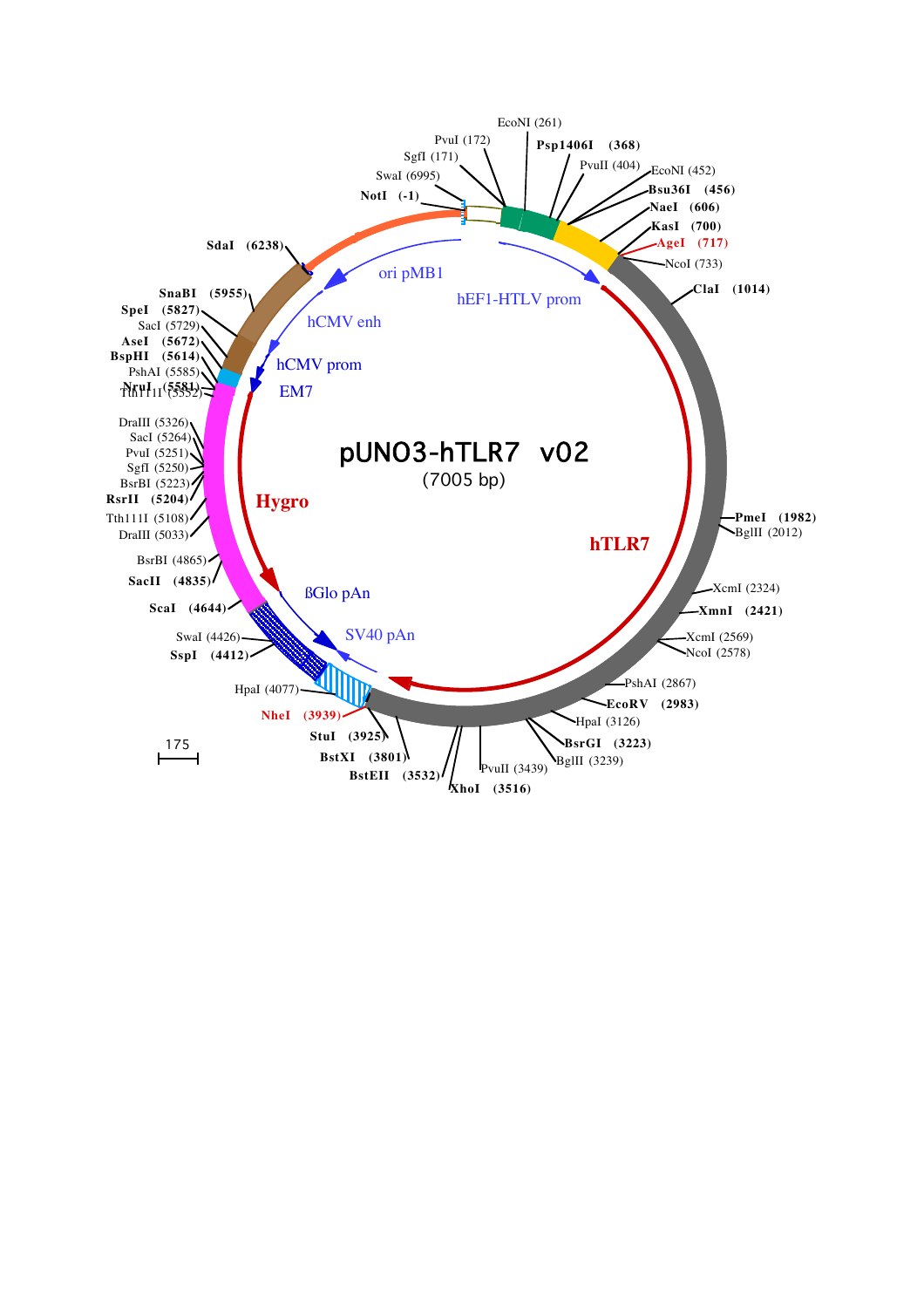GCGGCCGCAATAAAATATCTTTATTTTCATTACATCTGTGTGTTGGTTTTTTGTGTGAATCGTAACTAACATACGCTCTCCATCAAAACAAAACGAAACA 1 101 AAACAAACTAGCAAAATAGGCTGTCCCCAGTGCAAGTGCAGGTGCCAGAACATTTCTCTATCGAAGGATCTGCGATCGCTCCGGTGCCCGTCAGTGGGCA GAGCGCACATCGCCCACAGTCCCCGAGAAGTTGGGGGGAGGGGTCGGCAATTGAACG GGTGCCTAGAGAAGGTGGCGCGGGGTAAACTGGGAAAGTGATG 201 301 TCGTGTACTGGCTCCGCCTTTTTCCCGAGGGTGGGGGAGAACCGTATATAAGTGCAGTAGTCGCCGTGAACGTTCTTTTTCGCAACGGGTTTGCCGCCAG PvuII (404)<br>AACACAGCTGAAGCTTCGAG GGGCTCGCATCTCCTTCACGCGCCGCCGCCCTACCTGAGGCCGCCATCCACGCCGGTTGAGTCGCGTTCTGCCGCCTTE CCCGCCTGTGGTGCCTCCTGAACTGCGTCCGCCGTCTAGGTAAGTTTAAAGCTCAGGTCGAGACCGGGCCTTTGTCCGGCGCTCCCTTGGAGCCTACCTA 501 GACTCAGCCGGCTCTCCACGCTTTGCCTGACCCTGCTTGCTCAACTCTACGTCTTTGTTTCGTTTTCTGTTCTGCGCCGTTACAGATCCAAGCTGTGACC 601 GGCGCCTACCTGAGATCACCGGTAGGAGGGCCACCATGGTGTTTCCAATGTGGACACTGAAGAGACT AATTCTTATCCTTTTTAACATAATCCTAATTTC **KasI (700) AgeI (717)** NcoI (733) 701 CAAACTCCTTGGGGCTAGATGGTTTCCTAAAACTCTGCCCTGTGATGTCACTCTGGATGTTCCAAAGAACCATGTGATCGTGGACTGCACAGACAAGCAT 801 TTGACAGAAATTCCTGGAGGTATTCCCACGAACACCACGAACCTCACCCTCACCATTAACCACATACCAGACATCTCCCCAGCGTCCTTTCACAGACTGG 1001 ACCATCTGGTAGAGATCGATTTCAGATGCAACTGTGTACCTATTCCACTGGGGTCAAAAAACAACATGTGCATCAAGAGGGCTGCAGATTAAACCCAGAAG CTTTAGTGGACTCACTTATTTAAAATCCCTTTACCTGGATGGAAACCAGCTACTAGAGATACCGCAGGGCCTCCCGCCTAGCTTACAGCTTCTCAGCCTT 1101 1201 GAGGCCAACAACATCTTTTCCATCAGAAAAGAGAATCTAACAGAACTGGCCAACATAGAAATACTCTACCTGGGCCAAAACTGTTATTATCGAAATCCTT 1301 GTTATGTTTCATATTCAATAGAGAAAGATGCCTTCCTAAACTTGACAAAGTTAAAAGTGCTCTCCCTGAAAGATAACAATGTCACAGCCGTCCCTACTGT 1401 TTTGCCATCTACTTTAACAGAACTATATCTCTACAACAACATGATTGCAAAAATCCAAGAAGATGATTTTAATAACCTCAACCAATTACAAATTCTTGAC CTAAGTGGAAATTGCCCTCGTTGTTATAATGCCCCATTTCCTTGTGCGCCGTGTAAAAATAATTCTCCCCTACAGATCCCTGTAAATGCTTTTGATGCGC 1501 1601 TGACAGAATTAAAAGTTTTACGTCTACACAGTAACTCTCTTCAGCATGTGCCCCCAAGATGGTTTAAGAACATCAACAAACTCCAGGAACTGGATCTGTC 1701 CCAAAACTTCTTGGCCAAAGAAATTGGGGATGCTAAATTTCTGCATTTTCTCCCCAGCCTCATCCAATTGGATCTGTCTTTCAATTTTGAACTTCAGGTC 1801 TATCGTGCATCTATGAATCTATCACAAGCATTTTCTTCACTGAAAAGCCTGAAAATTCTGCGGATCAGAGGATATGTCTTTAAAGAGTTGAAAAGCTTTA 1901 ACCTCTCGCCATTACATAATCTTCAAAATCTTGAAGTTCTTGATCTTGGCACTAACTTTATAAAAATTGCTAACCTCAGCATGTTTAAACAATTTAAAAG 2001 ACTGAAAGTCATAGATCTTTCAGTGAATAAAATATCACCTTCAGGAGATTCAAGTGAAGTTGGCTTCTGCTCAAATGCCAGAACTTCTGTAGAAAGTTAT 2**101** GAACCCCAGGTCCTGGAACAATTACATTATTTCAGATATGATAAGTATGCAAGGAGTTGCAGATTCAAAAACAAAGAGGCTTCTTTCATGTCTGTTAATG AAAGCTGCTACAAGTATGGGCAGACCTTGGATCTAAGTAAAAATAGTATATTTTTTGTCAAGTCCTCTGATTTTCAGCATCTTTCTTTCCTCAAATGCCT 2301 GAATCTGTCAGGAAATCTCATTAGCCAAACTCTTAATGGCAGTGAATTCCAACCTTTAGCAGAGCTGAGATATTTGGACTTCTCCAACAACCGGCTTGAT 2401 TTACTCCATTCAACAGCATTTGAAGAGCTTCACAAACTGGAAGTTCTGGATATAAGCAGTAATAGCCATTATTTTCAATCAGAAGGAATTACTCATATGC TAAACTTTACCAAGAACCTAAAGGTTCTGCAGAAACTGATGATGAACGACAATGACATCTCTTCCTCCACCAGCAGGACCATGGAGAGTGAGTCTCTTAG 2501 2601 AACTCTGGAATTCAGAGGAAATCACTTAGATGTTTTATGGAGAGAAGGTGATAACAGATACTTACAATTATTCAAGAATCTGCTAAAATTAGAGGAATTA 2701 GACATCTCTAAAAATTCCCTAAGTTTCTTGCCTTCTGGAGTTTTTGATGGTATGCCTCCAAATCTAAAGAATCTCTCTTTGGCCAAAAATGGGCTCAAAT CTTTCAGTTGGAAGAAACTCCAGTGTCTAAAGAACCTGGAAACTTTGGACCTCAGCCACAACCAACTGACCACTGTCCCTGAGAGATTATCCAACTGTTC 2801 2901 CAGAAGCCTCAAGAATCTGATTCTTAAGAATAATCAAATCAGGAGTCTGACGAAGTATTTTCTACAAGATGCCTTCCAGTTGCGATATCTGGATCTCAGC 3001 TCAAATAAAATCCAGATGATCCAAAAGACCAGCTTCCCAGAAAATGTCCTCAACAATCTGAAGATGTTGCTTTTGCATCATAATCGGTTTCTGTGCACCT 3101 GTGATGCTGTGTGGTTTGTCTGGTGGGTTAACCATACGGAGGTGACTATTCCTTACCTGGCCACAGATGTGACTTGTGTGGGGCCAGGAGCACACAAGGG **BsrGI (3223) BglII** (3239)<br>**3201** CCAAAGTGTGATCTCCCCTGGATCTGTACACCTGTGAGTTAGATCTGACTAACCTGATTCTGTCTCACTTTCCATATCTGTATCTCTTTCTCATGGTG 3301 ATGATGACAGCAAGTCACCTCTATTTCTGGGATGTGTGGTATAT**A** TACCATTTCTGTAAGGCCAAGATAA**A** GGGGTATCAGCGTCTAATATCACCAGACT 3401 GTTGCTATGATGCTTTTATTGTGTATGACACTAAAGACCCAGCTGTGACCGAGTGGGTTTTGGCTGAGCTGGTGGCCAAACTGGAAGACCCAAGAGAGAA 3501 ACATTTTAATTTATGTCTCGAGGAAAGGGACTGGTTACCAGGGCAGCCAGTTCTGGAAAACCTTTCCCAGAGCATACAGCTTAGCAAAAAGACAGTGTTT M V F P M W T L K R L I L I L F N I I L I S 1 K L L G A R W F P K T L P C D V T L D V P K N H V I V D C T D K H L T E I P G G I P T N T T N L T L T I N H I P D I S P A S F H R L 5 6 V E I D F R C N C V P I P L G S K N N M C I K R L Q I K P R S F S G L T Y L K S L Y L D G N Q L L E I P Q G L P P S L Q L L S L E A N N I F S I R K E N L T E L A N I E I L Y L G Q N C Y Y R N P S I E K D A F L N L T K L K V L S L K D N N V T A L P S T L T E L Y L Y N N M I A K I Q E D D F N N L N Q L Q I L D L S G N C P R C Y N A P F P C A P C K N N S P L Q I P V N A F D A 289PL T E L K V L R L H S N S L Q H V P P R W F K N I N K L Q E L D L S Q N F L A K E I G D A K F L H F L P S L I Q L D L S F N F E L Q Y R A S M N L S Q A F S S L K S L K I L R I R G Y V F K E L K S F 356 389 N L S P L H N L Q N L E V L D L G T N F I K I A N L S M F K Q F K R L K V I D L S V N K I S P S G D S S E V G F C S N A R T S V E S Y 422 E P Q V L E Q L H Y F R Y D K Y A R S C R F K N K E A S F M S V N 489PE S C Y K Y G Q T L D L S K N S I F F V K S S D F Q H L S F L K C L N L S G N L I S Q T L N G S E F Q P L A E L R Y L D F S N N R L D 522 L L H S T A F E E L H K L E V L D I S S N S H Y F Q S E G I T H M 556 589PL N F T K N L K V L Q K L M M N D N D I S S S T S R T M E S E S L R T L E F R G N H L D V L W R E G D N R Y L Q L F K N L L K L E E L D I S K N S L S F L P S G V F D G M P P N L K N L S L A K N G L K 656 S F S W K K L Q C L K N L E T L D L S H N Q L T T V P E R L S N C S 689 R S L K N L I L K N N Q I R S L T K Y F L Q D A F Q L R Y L D L S 756NS N K I Q M I Q K T S F P E N V L N N L K M L L L H H N R F L C T 789ÞC DA V W F V W W V N H T E V T I P Y L A T D V T C V G P G A H K G Q S V I S L D L Y T C E L D L T N L I L F S L S I S V S L F L M V M M T A S H L Y F W D V W Y I Y H F C K A K I K G Y Q R L I S P D 856 889PC C Y D A F I V Y D T K D P A V T E W V L A E L V A K L E D P R E K H F N L C L E E R D W L P G Q P V L E N L S Q S I Q L S K K T V F **NotI (-1)** SgfI (171) PvuI (172) EcoNI (261) **Psp1406I (368) Bsu36I** (456)<br>EcoNI (452) **NaeI (606) ClaI (1014) PmeI (1982)** BglII (2012) XcmI (2324) **XmnI (2421)** XcmI (2569) NcoI (2578) PshAI (2867) **EcoRV (2983)** HpaI (3126) PvuII (3439) **XhoI (3516) BstEII (3532)** 901 2201 2 2  $89 \text{h} \cdot \text{h} \cdot \text{h}$  $122$ 156 189**▶**C 222 256 322 456 622 722  $822$ 922